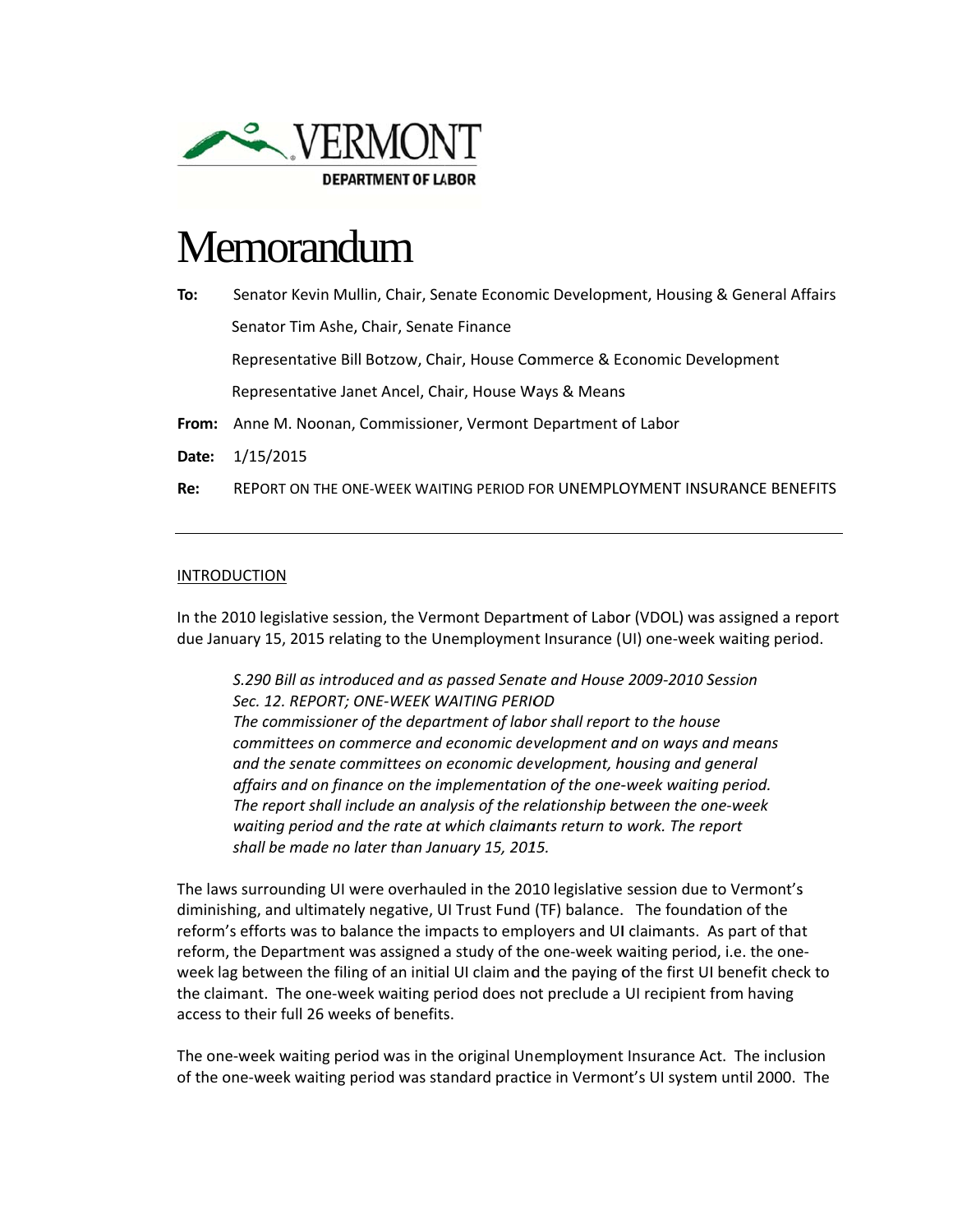one‐week waiting period was reinstated as part of the 2010 UI reform legislation. The waiting period was made effective July 1, 2012 and is set to sunset on July 1, 2017.

## ONE‐WEEK WAITING PERIOD RELATIVE TO DURATION

In conducting this analysis the VDOL was not able to draw a direct correlation between the application of the one‐week waiting period and claimant duration. The chart provided below outlines average duration of UI claimants in Vermont since the earliest data available – December 1988. During this time span average duration of UI claimants in Vermont fluctuated from a high of 19.0 weeks to a low of 11.2 weeks. However, due to the complexity of the UI system and variables associated with UI claimant duration (economic conditions, unemployment rate, recessionary conditions, application of extended benefits, employer established return‐to‐work dates, workforce development services and trainings, individual claimant skill profile, etc.) it is not possible for the Department to establish a return to work rate that isolated specifically to the one-week waiting period. In addition and in consultation with federal US Department of Labor staff, no authoritative national research was found which pertains to the one‐week waiting period and the rate at which UI claimants return to work.

## IMPACT ON THE UNEMPLOYMENT INSURANCE TRUST FUND

In partnership with the U.S. Department of Labor's Employment and Training Administration (ETA), VDOL maintains a statistical model used for forecasting Vermont's UITF net<sup>1</sup> balance. Research conducted by ETA shows that the implementation of a one‐week waiting period does create a cost savings to the UITF. VDOL, in partnership with the ETA, estimate an approximate reduction of 4% in the aggregate amount of UI benefits paid with the administration of a one‐ week waiting period. This relative measure creates a time dependent financial savings based on the current outlay of UI benefits. Under current economic conditions with an approximate payment of \$100M in annual UI benefits, the one‐week waiting period results in an approximate annual savings of \$4M to the UITF.

 $1$  The ETA UITF model currently functions as a 'net' concept in that the individual UI accounts (loan account, cash account, etc.) are rolled up into a net concept. Out of model analysis is necessary to decipher model results.